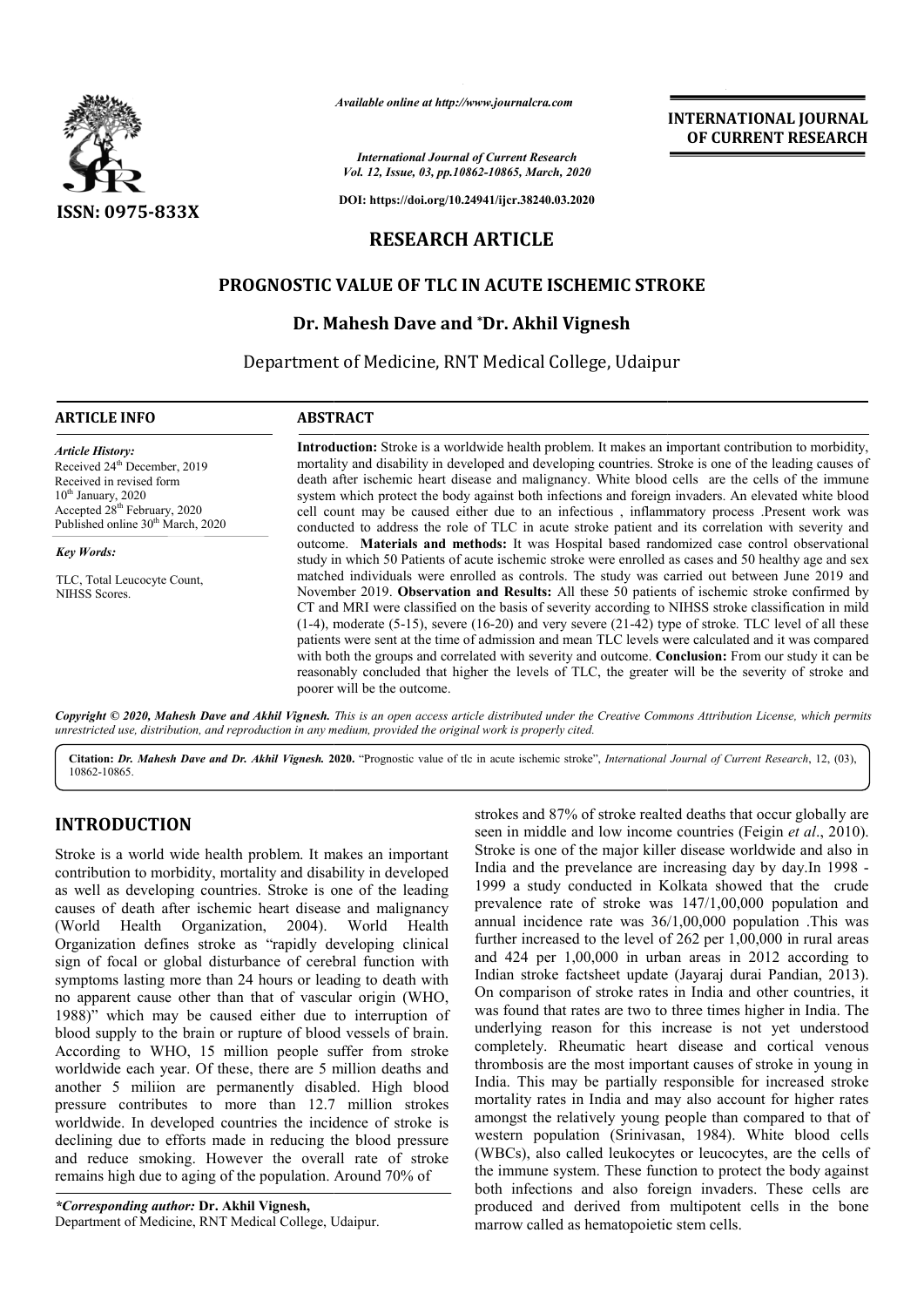Leukocytes are found throughout the body, including the blood and lymphatic system (Maton, 1997). Leucocyte population can be broadly divided into five main types: neutrophils, eosinophils, basophils, lymphocytes, and monocytes (LaFleur-Brooks, 2008). The most abundant white blood cell are neutrophils constituiting 60 -70% of the total leucocyte count (Alberts, 2002). The normal white cell count is usually between 4,000 to  $11,000/cumm^3$ . Leukocytosis is defined as a white blood cell count greater than 11,000 per mm<sup>3</sup> (11  $\times$ 10<sup>9</sup>) per L) (The Free Dictionary, 2007; Porth, 2011). An elevated white blood cell count reflects the normal response of bone marrow either to an infectious process or an inflammatory process. Occasionally, leukocytosis is the sign of a primary bone marrow abnormality either in white blood cell production, maturation or death (apoptosis) which may be a feature of leukemic or myeloproliferative disorders. Experimental models of stroke have shown that within minutes of onset of focal ischemia there is activation of microglia.

This activation is followed by increased influx of leucocytes into the ischemic territory. However there is no consensus about the correlation between Total Leucocytes count and prognosis after onset of acute ischemic stroke. There are so many studies which show that Total Leucocytes counts are significantly elevated in Acute ischemic damage to the Brain. The present study was conducted with the aim of establishing whether there is any correlation between this acute inflammatory marker (TLC) with severity and outcome in acute ischemic stroke patients.

## **AIMS AND OBJECTIVES**

- Estimation of TLC in acute ischemic stroke and comparison with healthy control patients.
- To study the correlation between TLC level and severity in acute ischemic stroke patients.
- To study correlation between TLC level and short term outcome at the end of first week.

# **MATERIAL AND METHODS**

**STUDY SITE** - Patients admitted in various medical wards of M. B. Govt. Hospital and RNT Medical College, Udaipur

**STUDY DESIGN** - Hospital based randomized case control observational study.

**STUDY PERIOD** - All eligible 50 consecutive cases of ischemic stroke admitted in various medical wards of M. B. Govt. Hospital and RNT Medical College, Udaipur were studied from a period June 2019 to November 2019.

**STUDY POPULATION** - Patients admitted to hospital within 72 hrs of onset of symptoms of stroke with CT or MRI evidence of Acute Ischemic stroke will be included in the study. Baseline data will be collected within 24hrs of admission.

#### **Inclusion criteria:**

 Acute Ischemic stroke patients admitted to hospital within 72hrs of onset of symptoms of stroke of both the sexes having age more than 18 yrs will be considered as cases.

 50 healthy age and sex matched individuals who were not suffering from any inflammatory, infectious, auto immune and malignant diseases were enrolled and will be considered as controls.

### **Exclusion criteria**

- Patients who are having age less than 18 years
- Patients who presented with symptoms suggestive of stroke but with underlying etiology may be trauma, surgery, neoplasm, active infections.
- Patients with stroke associated with haematological diseases, inflammatory diseases, severe hepatic illness, renal diseases, acute metabolic diseases, autoimmune diseases, intoxications with cocaine and amphetamines and acute coronary syndromes.

# **STUDY METHODS**

All these 50 patients with history of acute stroke admitted to the various medical wards of M.B. Govt Hospital and RNT Medical College ,Udaipur were enrolled for the study after taking written consent. Detailed clinical profile of the patients were recorded on separate performa regarding general information i.e. age, sex, present and past history, history of systemic illness and a through clinical examination including detailed neurological examination was done.

All cases were evaluated clinically including diabetes mellitus, hypertension, ischemic heart disease, previous history of stroke, alcohol intake and smoking. Patients routine haematological investigations including haemoglobin, total and differential leucocyte counts, peripheral blood film examination, urine examination, blood sugar, urea, lipid profile, electrocardiogram, X-ray chest and computerized tomogram and/or MRI were performed. All these 50 patients of ischemic stroke confirmed by CT and MRI were enrolled as cases and then they were classified on the basis of severity according to NIHSS stroke classification in mild (1-4), moderate (5-15), severe (16-20) and very severe (21-42) type of stroke.

All these enrolled patients were sent for TLC at the time of admission. 50 healthy individuals age and sex matched who were having no active infections, cardio vascular disease, autoimmune disease, haematological diseases and chronic inflammatory disease were subjected to TLC measurements and considered as control. All these enrolled patients of ischemic stroke were followed up for 7 days and outcome was observed and interpreted at the end of 7 days in form of death, deterioration, no change, improved and complete recovery. Mean level of TLC in the patient group were compared with the control group.Mean level of TLC were compared with the severity of stroke and outcome

#### **Statistical Analysis**

Summary statistics will be done by proportions, mean, median, and standard deviation. The inferential statistics will be done by, ANOVA and person correlation. All measurements will be done using SPSS version 21.0. 'p' value <0.05 will be considered as statistically significant.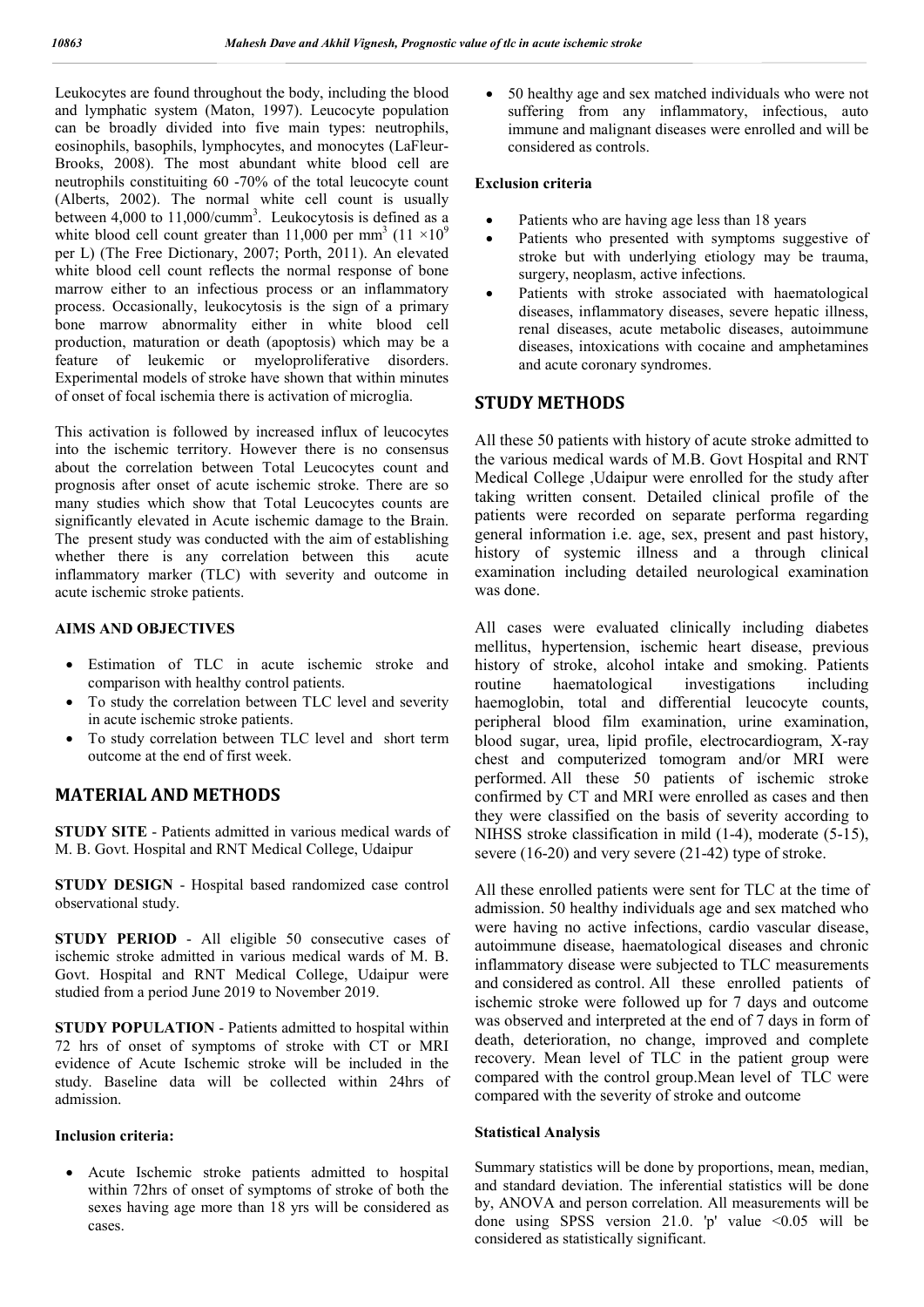## **OBSERVATIONS AND RESULTS**

Out of 50 cases, 32 (64%) were belonged to  $>60$  year of age followed by 41-60 (28%) and 18-40 (8%) years age group.

**Table 1. Age wise distribution**

| Age (years) | No. of cases $(n=50)$ |  |  |
|-------------|-----------------------|--|--|
| 18-40       | 4(8%)                 |  |  |
| 41-60       | 14(28%)               |  |  |
| >60         | 32(64%)               |  |  |

#### **Table 2. Gender wise distribution**

| Gender | No. of cases $(n=50)$ |
|--------|-----------------------|
| Male   | $33(66\%)$            |
| Female | 17(34%)               |

**Table 3. Comparison between TLC between cases and controls**

| Age   | Mean TLC level1s   | Mean TLC level      | P value |
|-------|--------------------|---------------------|---------|
| Group | controls           | cases               |         |
| 18-40 | $7285 \pm 1499.60$ | $10225 \pm 5691.38$ | 0.00496 |
| 41-60 | 11370±6273.71      | 14107.14±7334.40    |         |
| >60   | --                 | 13445±5946.88       |         |

**Table 4. Comparison between NIHSS score and levels of TLC**

| NIHSS Score          | $-4$ | $5 - 15$              | 16-20 | $21-42$                  |
|----------------------|------|-----------------------|-------|--------------------------|
| No. of cases<br>(50) |      |                       |       |                          |
| Increased TLC        |      |                       |       | 24                       |
| $29^{\circ}$         |      | $(17160 \pm 2107.70)$ |       | $(17504.17 \pm 5302.87)$ |

In the present study, 33 (66%) were males and 17 (34%) were females. The above table shows the comparison between TLC levels in acute ischemic stroke and the severity of stroke as assessed by NIHS scores. The TLC levels of cases and controls were studied. The above observations were made which showed that the levels of TLC were elevated significantly in cases as compared to that of controls. The outcome was divided into death, deteriorated, no change, improved and recovery. The outcome was noted within 7 days of admission in the hospital. The cut off value for raised TLC was taken as counts more than 11,000

## **DISCUSSION**

Acute ischemic stroke is a major cause of disability and deaths in our country. With the advent of promising therapies for acute ischemic stroke, there is higher expectation for rapid recovery and good outcome. In spite of these new therapies, prognosis is still not very good which may be because of the fact that its outcome may be influenced by many factors like extent of brain injury, severity and duration of insult as well genetic predisposition, temperature, blood glucose and various other unknown factors. Globally, stroke is the third commonest cause of moratlity (Warlow, 2003) and fourth leading cause of disease burden (Strong, 2007). An increase in the number of leukocytes above the normal range is called leukocytosis. It may be normal when it is part of healthy immune responses, or occasionally abnormal, when it is neoplastic or autoimmune in origin. A decrease below the lower limit is called leukopenia. The name "white blood cell" is derived from the physical appearance of a blood sample after it is subjected to centrifugation.

White cells are found in the buffy coat, a thin white layer of cells between the s red blood cells and the plasma. It is coined from Greek literature leuk- meaning "white" and cyt- meaning "cell". All leucocytes are nucleated. Leucocytosis can be broadly divided as neutophila, lymphocytosis, monocytosis, basophilia and eosinophilia (Zorc, 2009). Various studies prove that TLC levels are also increased in acute stroke .We studied the plasma concentration of TLC in patient of acute ischemic stroke and correlated its level with severity and outcome of3stroke. In present study 100 subjects (50 patients and 50 controls) were included who suffered from acute ischemic stroke confirmed by clinical examination and CT scan or MRI. The concentrations of TLC were measured in all patients. In our study 64%(32 patients) of the patients belonged to the age group of above 60 yrs with 28% (14 patients )belonging to the age group between 41 to 60yrs.Only 8%(4 patients) of the total population belonged to less than 40yrs.This indicates that the most common age of presentation of stroke is old age that is above the age of 60.Margaret Kelly Hayes *et al*<sup>14</sup> 2011 found that the risk of stroke doubles with each decade after 45 yrs and over 70% of all strokes occur above the age of 65.Similar findings were noted by Brett M.Kissela *et al* 2012 and Meaghan Roy-O'Reilly *et al* 2018. Regarding the influence of sex, we found that 66%(33 patients) of the total cases were male and 34%(17 patients) of the total cases belonged to the female community. Among the females affected ,all of the belonged to post menopausal age. Thus maximum number of affected patients were males. This finding is accordance with the study conducted by Roy A M Haast *et al*. (2012) who found that premenopausal woman are protected from stroke and other cardiovascular events due to the presence of estrogen.

However after menopause they are affected by stroke at a similar incidence as compared to the male community. Yali Wang *et al* 2019 also noted the similar findings. The comparison between the mean TLC levels of cases and controls was studied. In the age group of 18-40, The mean TLC levels in controls was 7285±1499.60 while that in cases was 10225±5691.38 respectively. In the age group of 41-60,the mean TLC levels in controls was 11370±6273.71 while that in cases 14107.14±7334.40. Above the age group of 60, the mean TLC in controls were zero as no subjects in this age group were studied while that in cases 13445±5946.88. The p value was calculated. The p value between mean levels of TLC between cases and controls was 0.00049. It was found to be statistically significant at<0.05. From this we can conclude that TLC levels are raised significantly in patients of acute ischemic stroke as compared to the normal healthy controls. R Kazmierski *et al* in 2001 also published the same findings and proposed that leucocytosis is commonly observed in stroke and is considered as a poor prognostic marker in stroke. In our study, the severity of stroke was classified according to NIHSS stroke classification in mild (1-4), moderate (5-15), severe (16- 20) and very severe (21-42) type of stroke. Among the 17 patients with score between 5-15(moderate stroke) 5 patients had raised TLC. The mean TLC was 17160±2107.70. In the 33 patients with score between 21-42 (very severe stroke) 24 patients had raised TLC. The mean TLC in this group was 17504.17±5302.87.The p value was calculated between both groups. It was 0.00023 when then mean TLC levels of NIHSS  $21 - 42$  group was compared with that of group with scores 5 -15.Andre D. Kumar *et al* 2012 compared the levels of TLC evaluated at the time of admission of stroke with the NIHSS scores.